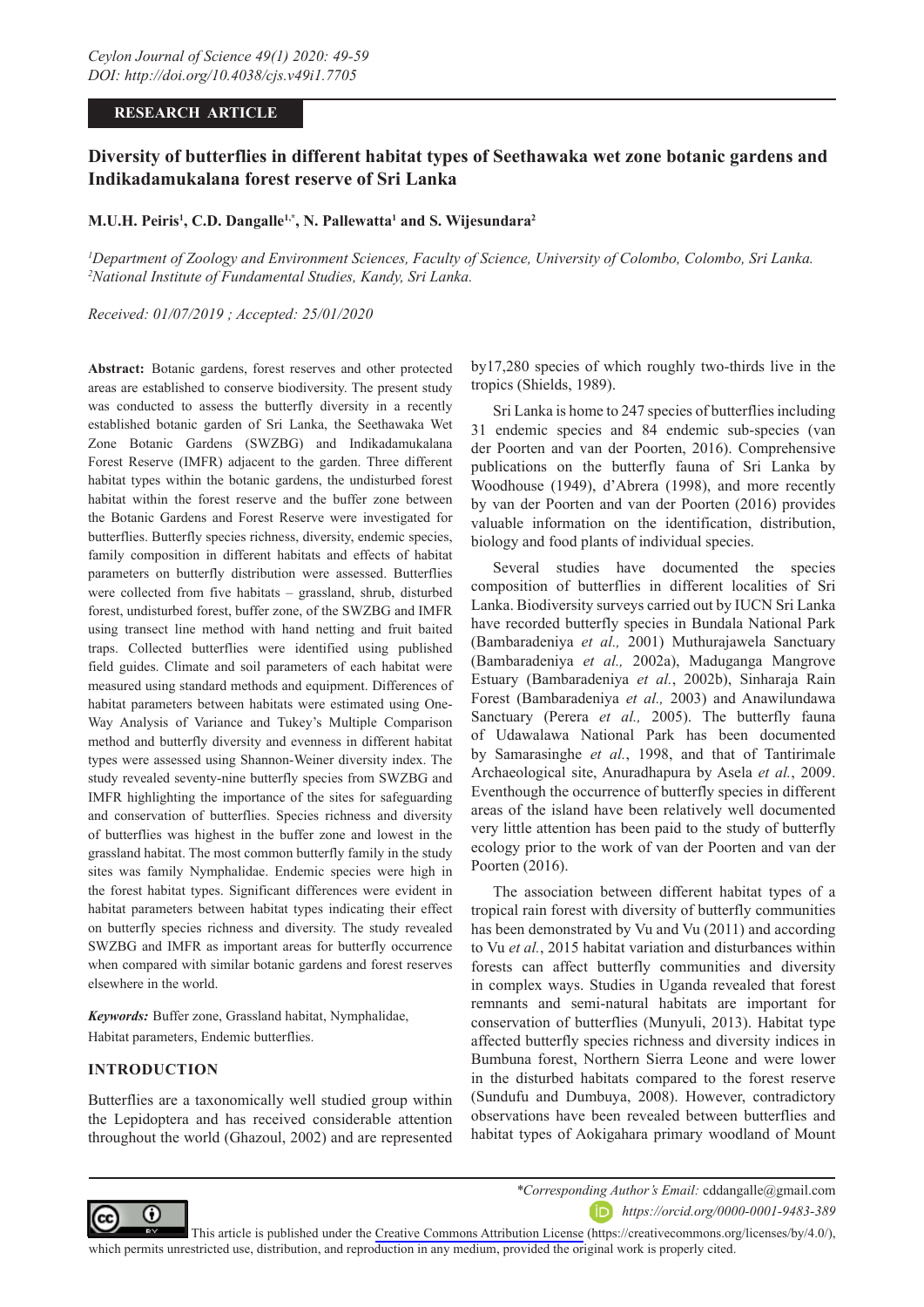Fiji, Central Japan where butterfly species occurring in disturbed habitats were more voltine and had a wider host plant range (Kitahara, 2004).

Climatic and soil data of habitats are important in determining the distribution, diversity and abundance of butterflies and many studies elsewhere in the world have demonstrated this observation. Species richness of butterflies were found to be closely correlated with air temperature in lowland tropical forests of Bolivia, South America and species numbers differed significantly between seasons (Abrahamczyk *et al.*, 2011). The range and occupancy of the monarch butterfly (*Danaus plexippus plexippus*) of the United States were determined using climate variables which affected host plants of the area (Dilts *et al.,* 2019). Potential evapotranspiration measured in mm/ year was a strong predictor of butterfly species richness in extensive terrestrial areas of Canada (Kerr, 2001). Soil type, soil moisture and soil acidity in agricultural landscapes of Iowa, USA were known to affect crop diversity and density which in turn influenced butterfly assemblages (Myers *et al.*, 2015).

In Sri Lanka, Nisviya and Wickramasinghe (2012) revealed that the Northern flank of Knuckles Mountain holds a rich and unique butterfly assemblage and that this maybe due to the plant species with nectar bearing flowers in the area. Larval food plants of butterflies have been documented by Jayasinghe *et al.*, 2014. Investigations in different habitat types of Wasgamuwa National Park, Sri Lanka have revealed that butterfly abundance and richness is lowest in primary forests when compared with secondary forests, wetland margins, shrubland and home gardens and species tend to be more specialized to the habitat they occupy (Slater *et al.*, 2019). The diversity of butterflies in different habitat types in Matara have been recorded by Pathiraja *et al.* (2017). However, the diversity of butterfly species in different habitat types of Sri Lanka and their associations with specific habitat character traits have not been studied in detail. Therefore, the present study was conducted to investigate and record the butterfly

fauna of an important and recently established biodiversity park, Seethawaka Wet Zone Botanic Gardens and a wet zone tropical forest, Indikadamukalana Forest Reserve of Sri Lanka. Different habitat types within the locations were surveyed and species richness associated with habitat parameters was determined.

## **MATERIALS AND METHODS**

## **Study Area**

The study was conducted in two locations: Seethawaka Wet Zone Botanic Gardens and the adjacent Indikadamukalana Forest Reserve (6°57'11"N, 80°13'06"E), located in Labugama, Colombo District, Western Province of Sri Lanka (Figure 1).

Three habitat types were selected for the study within the Botanic Gardens as follows:

a. Grassland: The grassland habitat consisted mainly of perennial grasses dominated by the species *Axonopus compressus* and small herbaceous plants such as *Zinnia elegans* and *Tagetes erecta*. The area was devoid of trees. In a few areas of the grassland, landscaped areas with flowers (*Zinnia elegans*, *Turnera ulmifolia*, *Hibiscus radiates*, *Angelonia salicariifolia*) were seen which were known to be changed seasonally by the garden management.

b. Shrub: This habitat type consisted of the plant species *Stachytarpheta urticaefolia*, *Lantana camara*, *Dicranopteris linearis* and *Syzigium* species.

c. Disturbed forest: This habitat consisted of a regenerating secondary forest characterized mainly by *Anacardium occidentale*, *Bridelia moonii*, *Caryota urens*, *Terminalia arjuna*, *Cassia fistula* and *Pueraria phaseoloides*.

Two habitats were selected for the study at the Indikadamukalana Forest Reserve.

a. Undisturbed forest: Primary forest with tall trees and close canopy consisting mainly of *Cinnamom umverum*, *Dioscorea spicata*, *Smilax zeylanica*, *Caryota urens*, *Thottea siliquosa* and *Bambusa vulgaris*.



**Figure 1:** The study area.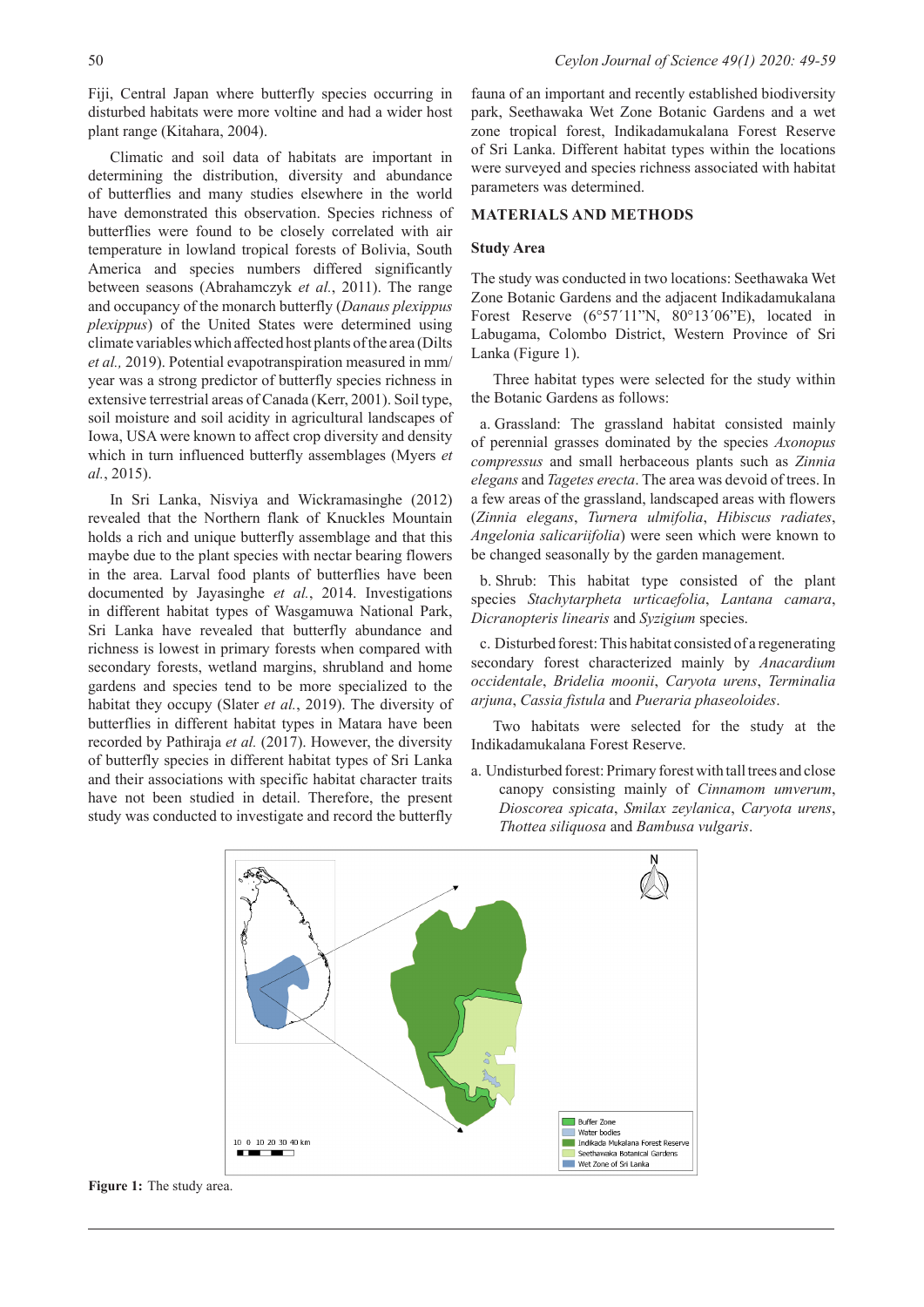

**Figure 2:** Habitat types sampled within the study area. (Adapted from Laborde & Corrales-Ferrayola, 2012)

b. Buffer zone: This habitat was the area between the disturbed and undisturbed forest and consisted mainly of *Trema orientalis*, *Desmodium heterocarpon* and invasive plants such as *Lantana camara*, *Dillenia* sp. and *Clidemia hirta*. (Figure 2).

#### **Butterfly Sampling**

Butterflies were sampled for a period of four months from July 2016 to October 2016 using transect line method with hand netting and fruit baited traps. Each habitat type was surveyed weekly. Two 100 m length transects were established for each habitat type, and the butterfly species seen within a 10m x 10m x 10m area were recorded. Transect surveys were carried out between 8.00 to 18.00 hours on each sampling day utilizing one hour for each transect. Additionally, fruit baited traps were placed in two sites of each habitat type and surveyed weekly 24 hours after placing the trap. Captured specimens were released after photographing (Canon Powershot SX60) and identification.

## **Identification of Butterfly Species**

Butterfly species were identified using field guides (Jayasinghe *et al.*, 2015) and photographs of publications (Woodhouse, 1949; d'Abrera, 1998; van der Poorten and van der Poorten, 2016).

#### **Measurement of Habitat Parameters**

During each survey climate and soil parameters of the habitat types were measured using standard equipment and methods. The climate parameters, environmental temperature ( $\rm{^{\circ}C}$ ), solar radiation (w/m<sup>2</sup>), relative humidity (%) and wind speed (MPH) were measured using a portable Vantage Pro 2 weather station, and light intensity was measured using a Brannan digital luxmeter (0.01Klx). Rainfall measures of the sampling months were taken from the Department of Meteorology. Canopy cover was recorded using a spherical densitometer (1.04%).

Soil temperature (°C), soil pH and soil electric

conductivity (µS/cm) were measured using standard equipment while soil moisture was measured using the gravimetric method.

## **Data Analysis**

Species diversity of each habitat type was calculated using the Shannon-Weiner index given below.

$$
H = \Sigma [(pi) \times ln(pi)]
$$

H = Shannon-Weiner Index

pi = Proportion of total sample represented by species i.

Species evenness of habitat types were calculated using the following equation.

- $E = H/H$ <sub>max</sub>
- $E =$ Evenness
- $H =$ Shannon-Weiner Index

$$
H_{\text{max}} = \ln S
$$

S = Number of Species

Climate and soil parameters of the five different habitats were compared using One-Way ANOVA of Minitab version 17.0. Tukey's pairwise comparison at 95% confidence was used to determine the significant relationships of habitat parameters between habitat types.

Species diversity and evenness of the butterflies of each habitat type were compared with the habitat parameter differences between the habitat types.

## **RESULTS**

#### **Species Composition and Abundance of Butterflies**

A total of seventy-nine (79) butterfly species representing the families Papilionidae, Pieridae, Nymphalidae, Lycaenidae, Riodinidae and Hesperiidae were recorded from the study area (Table 1). Most of the species represented family Nymphalidae. *Ypthima ceylonica*  was the most common butterfly encountered in family Nymphalidae. For family Papilionidae, the most common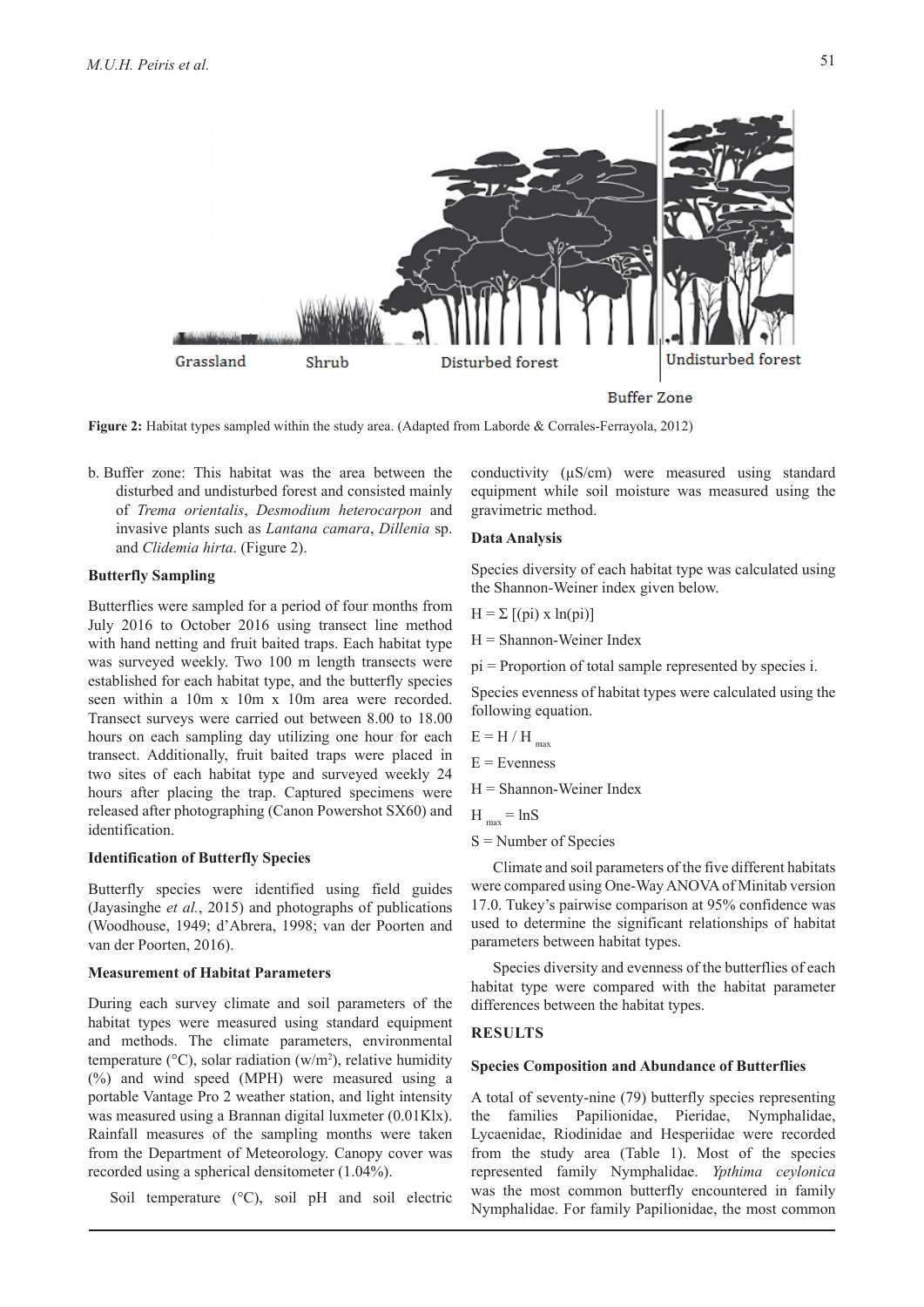species was *Papilio polymnestor parinda*; for Pieridae, *Leptosia nina nina*; Lycaenidae, *Jamides celeno tissama*; Hesperiidae, *Iambrix salsala luteipalpis*. *Abisara echerius prunosa* the only species of Family Riodinidae in Sri Lanka was also encountered in the study.

Ceylon Rose (*Pachliopta jophon*) was recorded from the shrub habitat and disturbed forest of the Botanic Gardens, and buffer zone. Percentage of endemic species was high in the disturbed and undisturbed forest habitats when compared with the other habitat types (Table 2).

39.24% of the species were endemic and the endangered

**Table 1:** Butterfly species recorded from different habitat types of the Seethawaka Wet Zone Botanic Gardens and Indikadamukalana Forest Reserve.

|     | <b>Species [Family within brackets]</b>                          | Habitat                             |
|-----|------------------------------------------------------------------|-------------------------------------|
| 1.  | *Troides darsius Gray, 1853 [Papilionidae]                       | Grassland habitat                   |
| 2.  | Papilio polytes romulus Cramer, 1775 [Papilionidae]              | Shrub habitat                       |
| 3.  | Leptosia nina nina Fabricius, 1793 [Pieridae]                    | Disturbed forest                    |
| 4.  | Parantica aglea aglea Stoll, 1782 [Nymphalidae]                  | Undisturbed forest                  |
| 5.  | Junonia atlites atlites Linnaeus, 1763 [Nymphalidae]             | Buffer zone                         |
| 6.  | Neptis hylas varmona Moore, 1872 [Nymphalidae]                   |                                     |
| 7.  | ** Parthenos sylvia cyaneus Moore, 1877 [Nymphalidae]            |                                     |
| 8.  | Orsotriaena medus mandata Moore, 1857 [Nymphalidae]              |                                     |
| 9.  | Mycalesis perseus typhlus Fruhstorfer, 1908 [Nymphalidae]        |                                     |
| 10. | ** Mycalesis patnia patnia Moore,1857 [Nymphalidae]              |                                     |
| 11. | Ypthima ceylonica Hewitson, 1864 [Nymphalidae]                   |                                     |
| 12. | ** Jamides celeno tissama Fruhstorfer, 1916 [Lycaenidae]         |                                     |
| 13. | Phalanta phalantha phalantha Drury, 1773 [Nymphalidae]           | Grassland habitat                   |
| 14. | Junonia almana almana Linaeus, 1758 [Nymphalidae]                |                                     |
| 15. | Zizina otis indica Murray, 1874 [Lycaenidae]                     |                                     |
| 16. | ** Ampittia dioscorides singa Evans, 1949 [Hesperiidae]          |                                     |
| 17. | Junonia ipthita ipthita Cramer, 1779 [Nymphalidae]               | Grassland habitat                   |
|     |                                                                  | Shrub habitat                       |
| 18. | Catopsilia pyranthe pyranthe Linnaeus, 1758 [Pieridae]           | Grassland habitat, Shrub habitat    |
|     |                                                                  | <b>Buffer</b> zone                  |
| 19. | Discolampa ethion ethion Westwood, 1851 [Lycaenidae]             | Grassland habitat, Disturbed forest |
| 20. | Pelopidas conjuncta narooa Moore, 1878 [Hesperiidae]             | Grassland habitat, Buffer zone      |
| 21. | Parnara bada bada (Moore, 1878) [Hesperiidae]                    |                                     |
| 22. | Eurema hecabe hecabe Linnaeus, 1758 [Pieridae]                   | Grassland habitat, Shrub habitat    |
| 23. | * Potanthus satra C. & R. Felder, 1862 [Hesperiidae]             | Disturbed forest, Buffer zone       |
| 24. | Pelopidas agna agna Moore, 1866 [Hesperiidae]                    |                                     |
| 25. | Pelopidas mathias mathias Fabricius, 1798 [Hesperiidae]          |                                     |
| 26. | Hypolimnas misippus Linnaeus, 1764 [Nymphalidae]                 | Grassland habitat                   |
| 27. | Hypolimnas bolina bolina Linnaeus, 1758 [Nymphalidae]            | Undisturbed forest                  |
|     |                                                                  | Buffer zone                         |
| 28. | ** Caltoris philippina seriata Moore, 1878 [Hesperiidae]         | Grassland habitat                   |
| 29. | Catopsilia pomona pomona Fabricius, 1775 [Pieridae]              | Disturbed forest                    |
|     |                                                                  | Buffer zone                         |
| 30. | ** Pachliopta aristolochiae ceylonica Moore, 1881 [Papilionidae] | Grassland habitat, Disturbed forest |
|     |                                                                  | Undisturbed forest, Buffer zone     |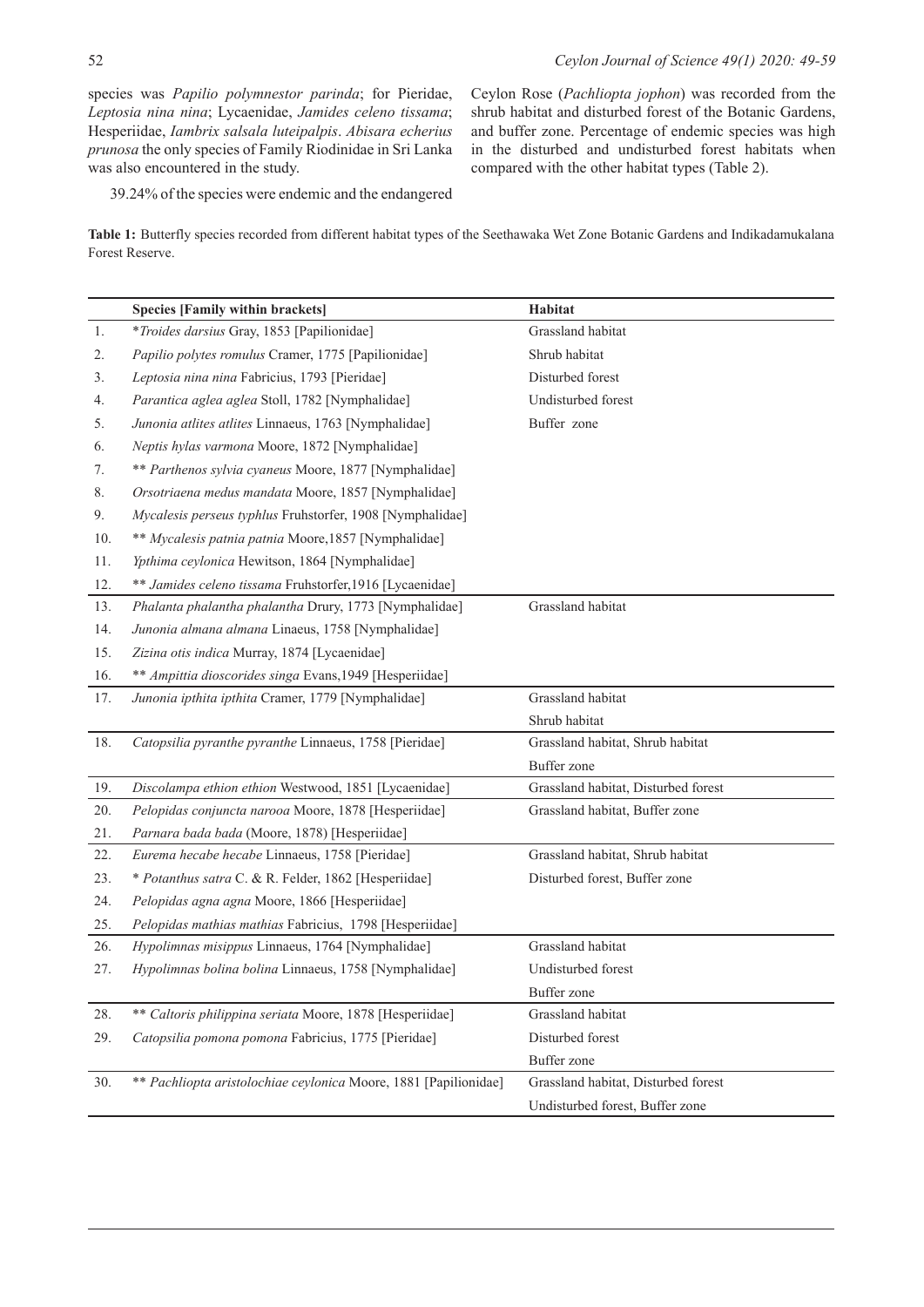|     | <b>Species [Family within brackets]</b>                            | Habitat                                           |  |  |
|-----|--------------------------------------------------------------------|---------------------------------------------------|--|--|
| 31. | ** Papilio polymnestor parinda Moore, 1881 [Papilionidae]          | Shrub habitat, Disturbed forest                   |  |  |
| 32. | Graphium sarpedon teredon Felder & Felder, 1865 [Papilionidae]     | Undisturbed forest, Buffer zone                   |  |  |
| 33. | Delias eucharis (Drury, 1773) [Pieridae]                           |                                                   |  |  |
| 34. | ** Elymnias hypermnestra fraterna Butler, 1871 [Nymphalidae]       |                                                   |  |  |
| 35. | Nacaduba hermnus sidoma Fruhstorfer, 1916 [Lycaenidae]             |                                                   |  |  |
| 36. | Abisara echerius prunosa Moore, 1879 [Riodinidae]                  |                                                   |  |  |
| 37. | Iambrix salsala luteipalpis Plötz, 1886 [Hesperiidae]              |                                                   |  |  |
| 38. | Taractrocera maevius Fabricius, 1793 [Hesperiidae]                 |                                                   |  |  |
| 39. | * Pachliopta jophon Gray, 1853 [Papilionidae]                      | Shrub habitat                                     |  |  |
| 40. | Graphium agamemnon menides Fruhstorfer, 1904 [Papilionidae]        | Disturbed forest                                  |  |  |
| 41. | Acraea terpsicore Linnaeus, 1758 [Nymphalidae]                     | Buffer zone                                       |  |  |
| 42. | Mycalesis mineus polydecta Cramer, 1777 [Nymphalidae]              |                                                   |  |  |
| 43. | Castalius rosimon rosimon Fabricius, 1775 [Lycaenidae]             |                                                   |  |  |
| 44. | ** Cupha erymanthis placida Moore, 1881 [Nymphalidae]              | Shrub habitat, Disturbed forest,                  |  |  |
|     |                                                                    | Undisturbed forest                                |  |  |
| 45. | ** Eurema blanda citrina Moore, 1881 [Pieridae]                    | Shrub habitat                                     |  |  |
| 46. | ** Cirroochroa thais lanka Moore,1872 [Nymphalidae]                | Disturbed forest                                  |  |  |
| 47. | ** Melanitis phedima tambra Moore,1880 [Nymphalidae]               |                                                   |  |  |
| 48. | ** Cethosia nietneri nietneri C. & R. Felder, 1867 [Nymphalidae]   | Shrub habitat                                     |  |  |
|     |                                                                    | Undisturbed forest                                |  |  |
| 49. | ** Caprona ransonnettii ransonnettii R. Felder, 1868 [Hesperiidae] | Shrub habitat                                     |  |  |
|     |                                                                    | Buffer zone                                       |  |  |
| 50. | Papilio crino Fabricius, 1793 [Papilionidae]                       | Disturbed forest, Undisturbed forest, Buffer zone |  |  |
| 51. | * Jamides coruscans Moore, 1877 [Lycaenidae]                       | Disturbed forest                                  |  |  |
|     |                                                                    | Undisturbed forest                                |  |  |
| 52. | Melanitis leda leda Linnaeus, 1758 [Nymphalidae]                   | Disturbed forest, Buffer zone                     |  |  |
| 53. | Prosotas nora ardates Moore, 1875 [Lycaenidae]                     |                                                   |  |  |
| 54. | Acytolepis puspa felderi Toxopeus, 1927 [Lycaenidae]               |                                                   |  |  |
| 55. | ** Chilades pandava lanka Evans, 1925 [Lycaenidae]                 |                                                   |  |  |
| 56. | Everes lacturnus lacturnus Godart, 1824 [Lycaenidae]               | Undisturbed forest, Buffer zone                   |  |  |
| 57. | * Eurema ormistoni Watkins, 1925 [Pieridae]                        | Disturbed forest                                  |  |  |
| 58. | * Idea iasonia Westwood, 1848 [Nymphalidae]                        |                                                   |  |  |
| 59. | ** Euploea core asela Moore, 1877 [Nymphalidae]                    |                                                   |  |  |
| 60. | Neptis jumbah nalanda Fruhstorfer, 1908 [Nymphalidae]              |                                                   |  |  |
| 61. | Zizula hylax hylax Fabricius, 1775 [Lycaenidae]                    |                                                   |  |  |
| 62. | Megisba malaya thwaitesi Moore, 1881 [Lycaenidae]                  |                                                   |  |  |
| 63. | ** Papilio helenus mooreanus Rothschild, 1895 [Papilionidae]       | Undisturbed forest                                |  |  |
| 64. | ** Moduza procris calidasa Moore, 1858 [Nymphalidae]               |                                                   |  |  |
| 65. | ** Discophora lepida ceylonica Fruhstorfer, 1911 [Nymphalidae]     |                                                   |  |  |
| 66. | ** Loxura atymnus arcuata Moore, 1881 [Lycaenidae]                 |                                                   |  |  |
| 67. | * Nacaduba sinhala Ormiston, 1924 [Lycaenidae]                     |                                                   |  |  |
| 68. | ** Jamides alecto meilichius Fruhstorfer, 1916 [Lycaenidae]        |                                                   |  |  |
| 69. | Talicada nyseus nyseus Guérin-Méneville, 1843 [Lycaenidae]         |                                                   |  |  |
| 70. | Neopithecops zalmora dharma Moore, 1881 [Lycaenidae]               |                                                   |  |  |
| 71. | ** Tagiades litigiosa ceylonica Evans, 1932 [Hesperiidae]          |                                                   |  |  |
| 72. | Oriens goloides Moore, 1881 [Hesperiidae]                          |                                                   |  |  |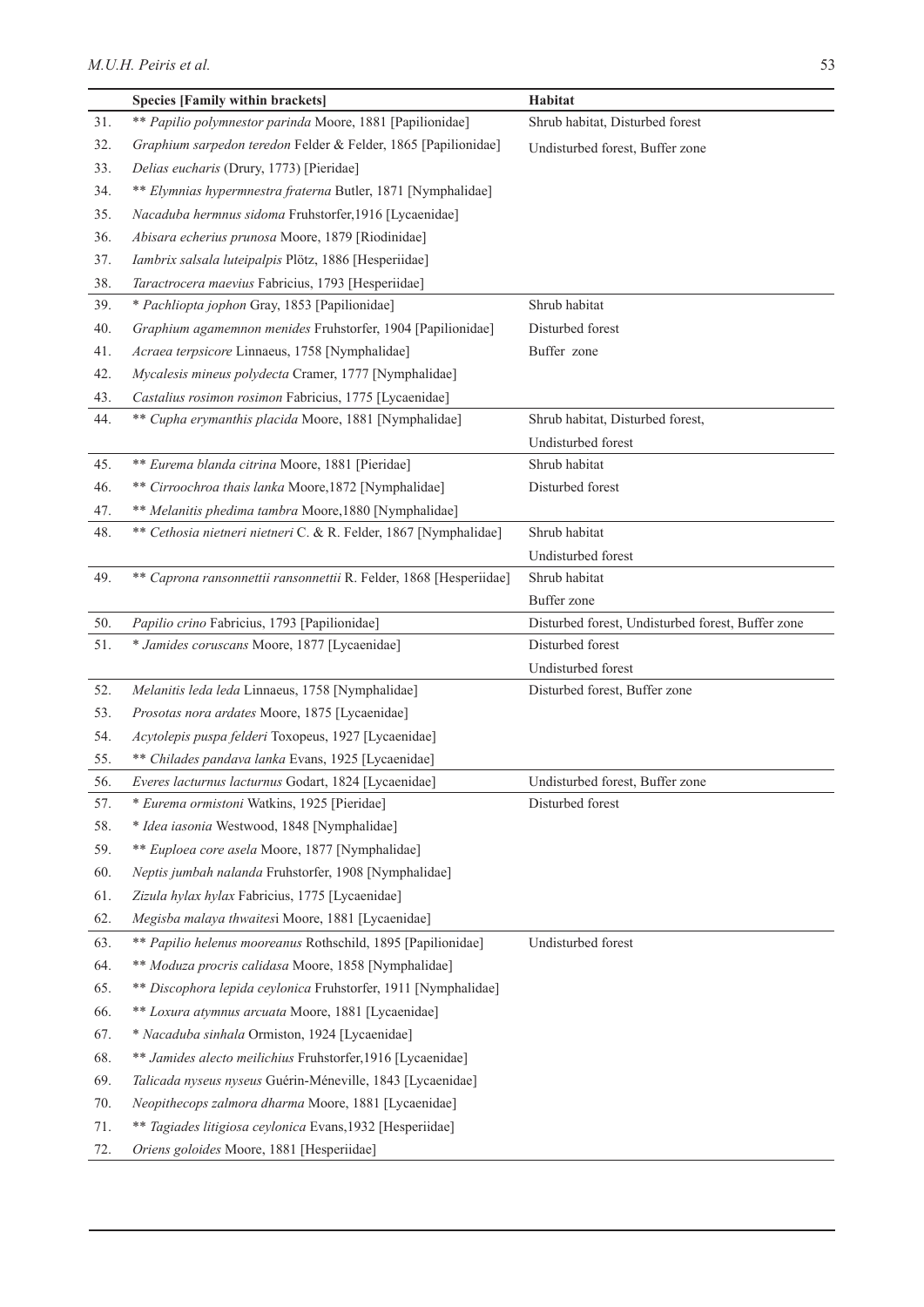|     | Species [Family within brackets]                                  | Habitat     |
|-----|-------------------------------------------------------------------|-------------|
| 73. | ** Papilio clytia lankeswara Moore, 1879 [Papilionidae]           | Buffer zone |
| 74. | ** <i>Graphium doson doson</i> C.& R. Felder, 1864 [Papilionidae] |             |
| 75. | <i>Spalgis epeus epeus</i> Westwood, 1851 [Lycaenidae]            |             |
| 76. | Surendra quercetorum discalis Moore, 1857 [Lycaenidae]            |             |
| 77. | Zizeeria karsandra Moore, 1865 [Lycaenidae]                       |             |
| 78. | $\Box$ Suastus gremius subgrisea Moore, 1878 [Hesperiidae]        |             |
| 79. | <i>Borbo cinnara</i> Wallace, 1866 [Hesperiidae]                  |             |
|     |                                                                   |             |

\* Endemic species

\*\* Endemic sub-species

**Table 2:** Number of endemic butterfly species of different habitat types as a percentage of the total number of endemic species.

| <b>Habitat Type</b>       | Percentage of Endemic Species (%) |  |  |
|---------------------------|-----------------------------------|--|--|
| Grassland                 | 25.81                             |  |  |
| Shrub                     | 45 16                             |  |  |
| Disturbed Forest          | 61 29                             |  |  |
| <b>Undisturbed Forest</b> | 54 84                             |  |  |
| <b>Buffer Zone</b>        | 48.39                             |  |  |



**Figure 3:** Species richness of butterflies in different habitat types of the Botanic Garden and Forest Reserve.

**Table 3:** Shannon-Weiner diversity indices and species evenness for butterfly species of the different habitat types.

| <b>Habitat Type</b> |                         | Diversity Index (Mean $\pm$ S.E.) Species Evenness (Mean $\pm$ S.E.) |
|---------------------|-------------------------|----------------------------------------------------------------------|
| Grassland           | $1.59A \pm 0.42$        | $0.71^{\rm A} \pm 0.18$                                              |
| Shrub               | $1.78^{\rm B} \pm 0.31$ | $0.77^{\rm A} \pm 0.04$                                              |
| Disturbed Forest    | $2.41^{\rm B} \pm 0.11$ | $0.78^{\rm A} \pm 0.02$                                              |
| Undisturbed Forest  | $2.07^{\rm B} \pm 0.21$ | $0.90^{4} \pm 0.03$                                                  |
| <b>Buffer Zone</b>  | $2.71^{\rm B} \pm 0.06$ | $0.88A \pm 0.02$                                                     |

Means with letters that differ along the column are significantly different.

## **Diversity of Butterflies in Different Habitat**s

The highest number of butterfly species and a significantly high diversity index was recorded for the buffer zone, the area between the Botanic Gardens and Forest Reserve. Lowest number of species and a significantly low diversity index was recorded for the grassland habitat found within the Botanic Gardens (Figure 3 and Table 3). *Leptosia nina nina* of family Pieridae was the most common butterfly encountered in the buffer zone habitat while *Junonia atlites* 

*atlites* of the same family was common in the grassland. *Ypthima ceylonica* of family Nymphalidae was the most common species in all other habitat types.

Species of all six butterfly families occurred in all habitat types with the exception of the grassland habitat. Family Riodinidae was not found in the grassland habitat. The species evenness of the habitat types indicated the absence of dominant butterfly species (Table 3).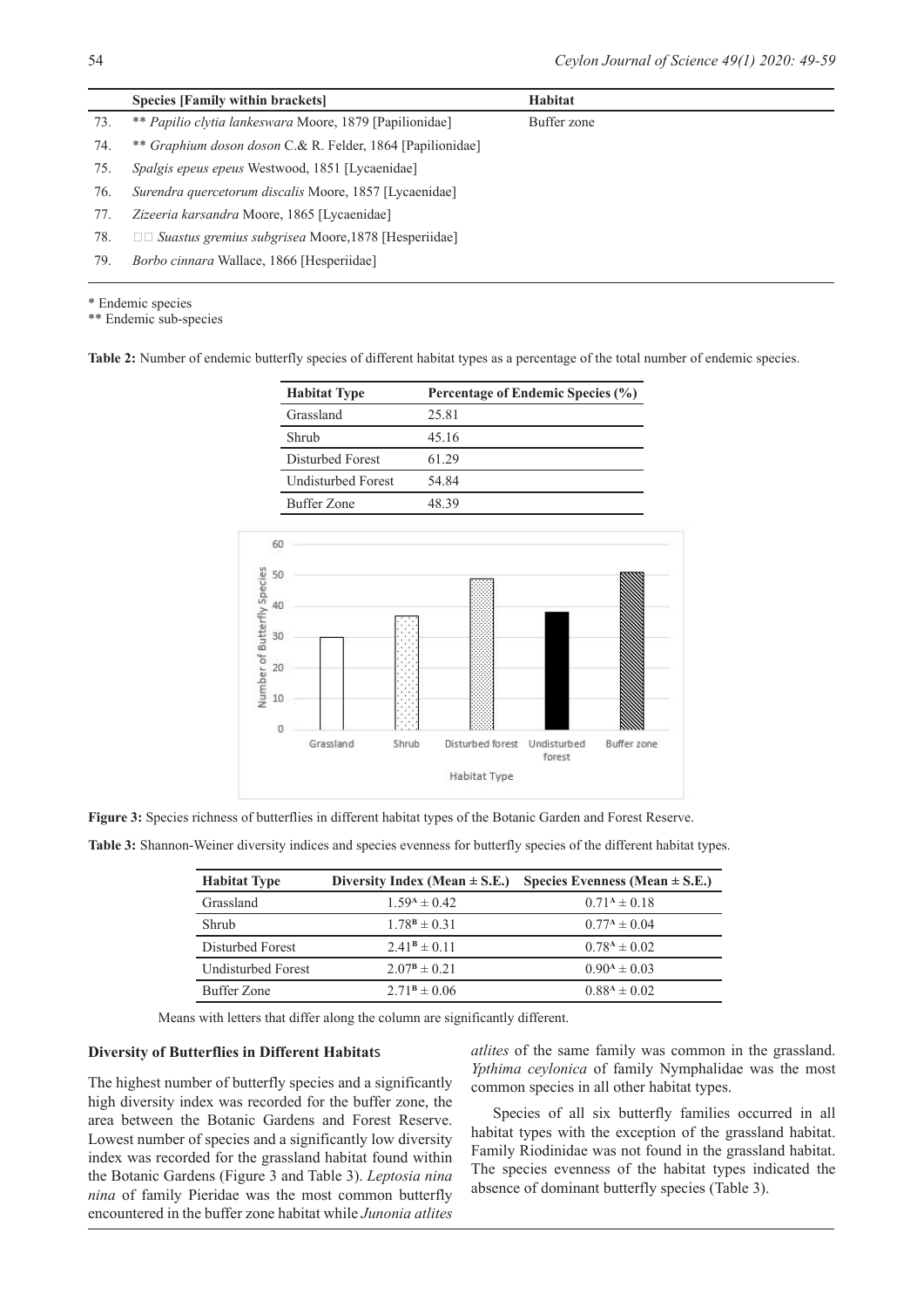**Table 4:** Climatic and soil parameters of the habitat types at Seethawaka Wet Zone Botanic Gardens and Indikadamukalana Forest Reserve.

| <b>Habitat Parameters</b>                 | Grassland                        | <b>Shrub Habitat</b>          | <b>Disturbed</b><br>Forest | <b>Undisturbed</b><br>Forest | <b>Buffer Zone</b>       |
|-------------------------------------------|----------------------------------|-------------------------------|----------------------------|------------------------------|--------------------------|
| Environmental Temperature (°C)            | $29.20^4 \pm 0.36$               | $29.43A \pm 0.34$             | $29.36^{\rm A} \pm 0.44$   | $29.43A \pm 0.37$            | $29.86A \pm 0.39$        |
| $Mean \pm S.E.$                           |                                  |                               |                            |                              |                          |
| Solar Radiation $(w/m^2)$                 | $307.90^{\text{A}} \pm 58.58$    | $174.90^{\text{B}} \pm 36.84$ | $181.60B \pm 33.95$        | $56.70^{\circ} \pm 18.45$    | $212.20^4 \pm 32.77$     |
| $Mean \pm S.E.$                           |                                  |                               |                            |                              |                          |
| Relative Humidity (%)                     | $76.47^{\rm A} \pm 1.53$         | $75.73A \pm 1.52$             | $79.00^4 \pm 1.80$         | $77.13A \pm 2.16$            | $75.60^{\rm A} \pm 2.01$ |
| $Mean \pm S.E.$                           |                                  |                               |                            |                              |                          |
| Wind Speed (MPH)                          | $3.53^4 \pm 0.58$                | $1.76^{\rm B} \pm 0.26$       | $1.33B \pm 0.22$           | $0.53^{\rm B} \pm 0.14$      | $1.20^{\rm B} \pm 0.21$  |
| $Mean \pm S.E.$                           |                                  |                               |                            |                              |                          |
| Light intensity (Klux)                    | $19.91A \pm 3.12$                | $14.83A \pm 2.75$             | $15.06^{\rm A} \pm 2.61$   | $3.07^{\rm B} \pm 1.27$      | $17.98^{\rm A} \pm 2.44$ |
| Mean $\pm$ S.E.                           |                                  |                               |                            |                              |                          |
| Canopy Cover (%)                          | $10.65^{\rm A} \pm 4.54$         | $57.10^{\text{B}} \pm 3.83$   | $74.00^{\circ} \pm 2.40$   | $86.48^{p} \pm 0.72$         | $65.50^{E} \pm 2.24$     |
| $Mean \pm S.E.$                           |                                  |                               |                            |                              |                          |
| Soil Temperature (°C)                     | $28.41^{A} \pm 0.33$             | $26.15^{\rm B} \pm 0.33$      | $26.36^{\rm B} \pm 0.37$   | $25.25^{\rm B} \pm 0.26$     | $28.01A \pm 0.49$        |
| $Mean \pm S.E.$                           |                                  |                               |                            |                              |                          |
| Soil pH                                   | $4.59^{\rm A} \pm 0.08$          | $4.69^{\rm B} \pm 0.06$       | $5.19^{\circ} \pm 0.07$    | $4.60^{\rm A} \pm 0.09$      | $4.94^{\rm p} \pm 0.07$  |
| Mean $\pm$ S.E.                           |                                  |                               |                            |                              |                          |
| Soil Electric Conductivity ( $\mu s/cm$ ) | $23.01A \pm 2.01$                | $20.19^{\rm B} \pm 2.01$      | $22.40^4 \pm 1.50$         | $31.06^{\circ} \pm 3.61$     | $27.24^4 \pm 3.23$       |
| Mean $\pm$ S.E.                           |                                  |                               |                            |                              |                          |
| Soil Moisture (%)                         | $16.97^{\rm A} \pm 1.30^{\rm C}$ | $13.03^{\rm B} \pm 0.81$      | $15.00^{\circ} \pm 0.82$   | $14.62^{\circ} \pm 0.89$     | $13.09B \pm 0.62$        |
| $Mean \pm S.E.$                           |                                  |                               |                            |                              |                          |

Means with letters that differ along the rows are significantly different.

# **Associations of Selected Habitat Parameters with Habitat Types**

The buffer zone and grassland habitat differed significantly in certain climatic and soil parameters. When considering the climatic parameters, wind speed of the grassland habitat was significantly high than that of the buffer zone and canopy cover was significantly low. Solar radiation did not differ between the two habitat types. When considering the soil parameters grassland habitat had a significantly low soil pH, whereas soil moisture was significantly high. Soil temperature and soil electric conductivity did not differ between the two habitat types. Air temperature and relative humidity was more or less similar for all habitat types with no significant differences. However, significant differences were evident in the other parameters between certain habitat types (Table 4).

## **DISCUSSION**

The establishment of botanic gardens, forest reserves and other protected areas is a strategy to avoid the loss of habitats and conserve flora and fauna. Many such areas occur in the world as a single habitat or a network of habitats where potential connectivity is possible (Alexandre *et al.*, 2010). The Seethawaka Wet Zone Botanic Gardens and Indikadamukalana Forest Reserve of Sri Lanka are protected areas that consist of many habitat types where both structural and functional connectivity is possible.

Structural connectivity accounting for the area and spatial configuration of habitats and functional connectivity reflecting the movement of individuals or genes among populations prevents fragmentation of habitats and is essential for successful restoration and conservation management of landscapes (Tischendorf and Fahring, 2000). The current study revealed the presence of a rich butterfly fauna from the Seethawaka Wet Zone Botanic Gardens and Indikadamukalana Forest Reserve emphasizing their function towards conservation of biodiversity. Seventy-nine species of butterflies from six families were recorded from both areas which is comparatively high when considering with similar botanic gardens and forest reserves elsewhere in the world. The Experimental Botanic Gardens of Meghalaya, India with an area of 25 acres and at an altitude of 1000 m above sea level, houses sixty-six species of butterflies of five families (Bora *et al.*, 2014). The botanical garden UPI in Bandung, Indonesia harbour forty species of butterflies (Sanjaya *et al.*, 2016), while ninety-one species of butterflies under five major families occur in Royal Manas National Park of Bhutan which has an area of 1057 km2 (261,190.4 acres) (Nidup *et al.*, 2014). The Seethawaka Wet Zone Botanic Gardens is a new botanic garden declared in 2015. However, it comprises of an array of vegetational habitats in an area of 105 acres, 100 meters above sea level. The vegetation is known to be provided by the seeds of Indikadamukalana Forest Reserve which is just adjacent to the gardens (Ranwala *et al.*, 2017).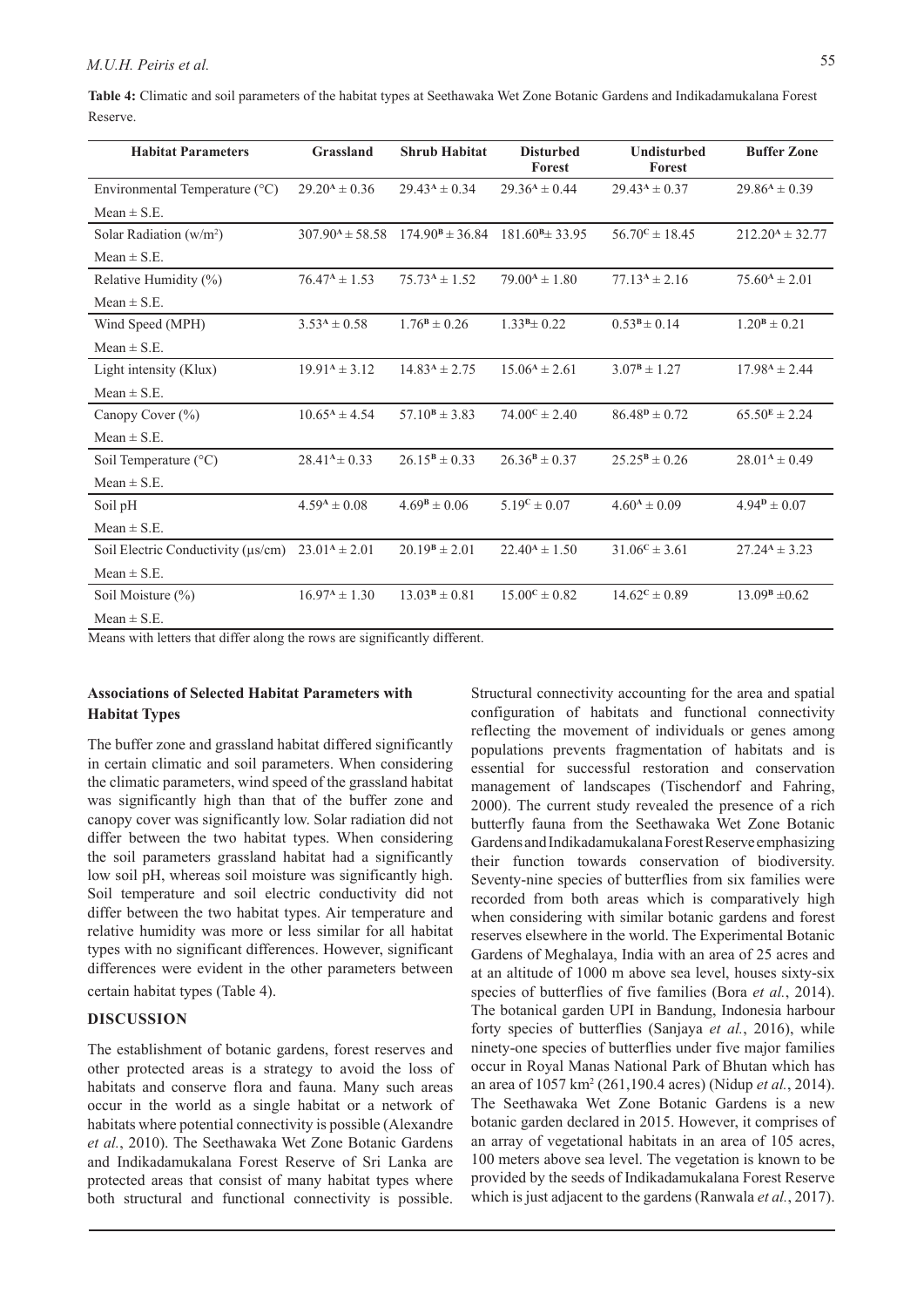The Botanic Garden has an area that is sufficient for the occupancy of butterflies when compared with other such Gardens (Bora *et al.*, 2014; Nidup *et al.*, 2014; Sanjaya *et al.*, 2016) and suitable elevation. A study in Aralam Wildlife Sanctuary, Kerala revealed that butterfly species preferred habitats with low  $(< 250 \text{ m})$  and middle  $(251 -$ 700 m) elevations compared to habitats with high (>700 m) altitudes (Sreekumar & Balakrishnan, 2001). Thus, the garden and forest reserve together offer an ideal refuge to a diverse community of butterfly species of the country.

Majority of butterfly species in the area was of family Nymphalidae. Diversity studies and checklists in forests (Sundufu and Dumbuya, 2008; Asela *et al.*, 2009; Vu and Vu, 2011), botanic gardens (Bora *et al.*, 2014; Sanjaya *et al.*, 2016), and nature reserves (Nidup *et al.*, 2014, Koneri *et al.*, 2017) have revealed Nymphalidae to be the most common type of butterflies found in such areas.

The buffer zone of the area harboured the highest number of butterfly species while the grassland habitat had the lowest number. A buffer zone is an extension of a protected area, or a transition zone between two different areas with limited human interference (Bhusal, 2014). In the present study the buffer zone was a transition zone between the disturbed and undisturbed forest and significantly differed in canopy cover, solar radiation, soil temperature, soil pH and soil moisture from that of the two habitats on either side of it. Canopy cover was low in the buffer zone than in the forest habitats paving the way to a significantly high solar radiation. The soil temperature was high leading to a significantly lower soil moisture than the soils of the forest habitats; and soil pH of the buffer zone had an intermediate value inbetween the disturbed and undisturbed forest soils. These differences in the climate and soil of the buffer zone may have given rise to a unique vegetation and microhabitats favoured by an array of butterfly species. The buffer zone consisted of many invasive plants such as *Lantana camara*, *Dillenia suffriticosa* and *Clidemia hirta* that were not present in the other habitat types. A study conducted in the Northern flank of Knuckle Forest Reserve of Sri Lanka showed that 56% of butterflies in the region heavily utilized *Lantana camara* and other invasive plants (Nisviya and Wickramasinghe, 2012). And according to Liyanagamage (2016) certain butterfly species of families Papilionidae, Nymphalidae, Pieridae and Hesperiidae show preference to *Lantana camara* and families Papilionidae and Nymphalidae to the invasive species *Annona glabra*. Thus, it is highly possible that the high species richness of butterflies in the buffer zone is associated with the presence of invasive plants in the region. *Lantana camara*  may attract more butterflies than the other invasive species, as the flowers of the species are known to have a high nectar volume and sugar content and are usually pollinated by Lepidoptera (Carrion-Tacuriet al., 2012). *Dillenia suffriticosa* have flowers that are nectarless but are pollinated by insects attracted to mature fruits (Smisha *et al.,*  2016). *Clidemia hirta* consists of an inflorescence bearing many nectaries and fruits borne in clusters (Rao and Sagar, 2012). Further, the high species richness of butterflies in the buffer zone could be attributed to the area being an ecotone: a zone of transition between adjacent ecological

systems. In such areas increased species richness occur due to representatives of species characteristic of both of the adjacent communities described as the edge effect (Baker *et al.*, 2002).

The grassland habitat within the Seethawaka Wet Zone Botanic Gardens had the lowest number of butterfly species and a significantly low diversity index. Further, Plum Judy (*Abisara echerius*), the only species of family Riodinidae of Sri Lanka found in all other habitat types was not found in the grassland habitat. A study on European butterflies have revealed that grassland area and landscape composition has an effect on the species richness of butterflies, and larger grasslands situated in landscapes consisting of a high proportion of grasslands tend to have higher butterfly species richness. Further relationships were revealed with butterfly species richness and vegetation height and abundance of flowers of grasslands, and high species richness was evident with increase of vegetation height and flower abundance (Ockinger and Smith, 2006). The present grassland situated within the Seethawaka Wet Zone Botanic Gardens was a small area amidst a mosaic of other habitat types. Further, it consisted mainly of grasses with a few grass flowers and was devoid of tall vegetation. These conditions may have led to the decrease in butterfly species richness and the unfavourable climate and soil properties of the habitat may have aggravated the situation. The canopy cover was significantly low in the grassland habitat resulting in a significantly high solar radiation and wind speed. Wind speed is known to affect butterfly behavior and density, and longer flights and moves require calm conditions (Dennis and Sparks, 2006). Increased wind speed decreased butterfly density (Kuussaari *et al.*, 2016). The number of endemic butterfly species are also known to be effected by wind speed and endemic butterfly species significantly decreased in European grassland dominated habitats with high wind speed (Ozden and Hodgson, 2010). In the present study the lowest percentage of endemic butterfly species (25.81%) was evident in the grassland habitat that had a significantly high wind speed when compared with the other habitat types.

In the present study the majority of endemic species of butterflies were found from the forest habitats on either side of the buffer zone. Endemic butterflies are known to be more abundant in forest habitats preferring evergreen forests (Nunez, 2012; Padhye *et al.*, 2012); mature forests (Lewis *et al.*, 1998), rainforests (Nunez, 2012) and cloud forests (Nunez, 2012). The disturbed forest in the Seethawaka Wet Zone Botanic Gardens and undisturbed forest in the Indikadamukalana Forest Reserve of the present study were similar in many climate and soil features but differed significantly in canopy cover, solar radiation, light intensity, soil pH and soil electric conductivity. The undisturbed forest had a high canopy cover leading to low solar radiation and light intensity; and the soil electric conductivity was high and soil pH slightly acidic. High canopy cover favours regeneration of trees but negatively effects shade-intolerant plants reducing habitat heterogeneity (Wagner *et al.*, 2011). The endemic butterfly species may have preferred the more heterogenous disturbed forest with higher solar radiation and light intensity as was evident by the larger number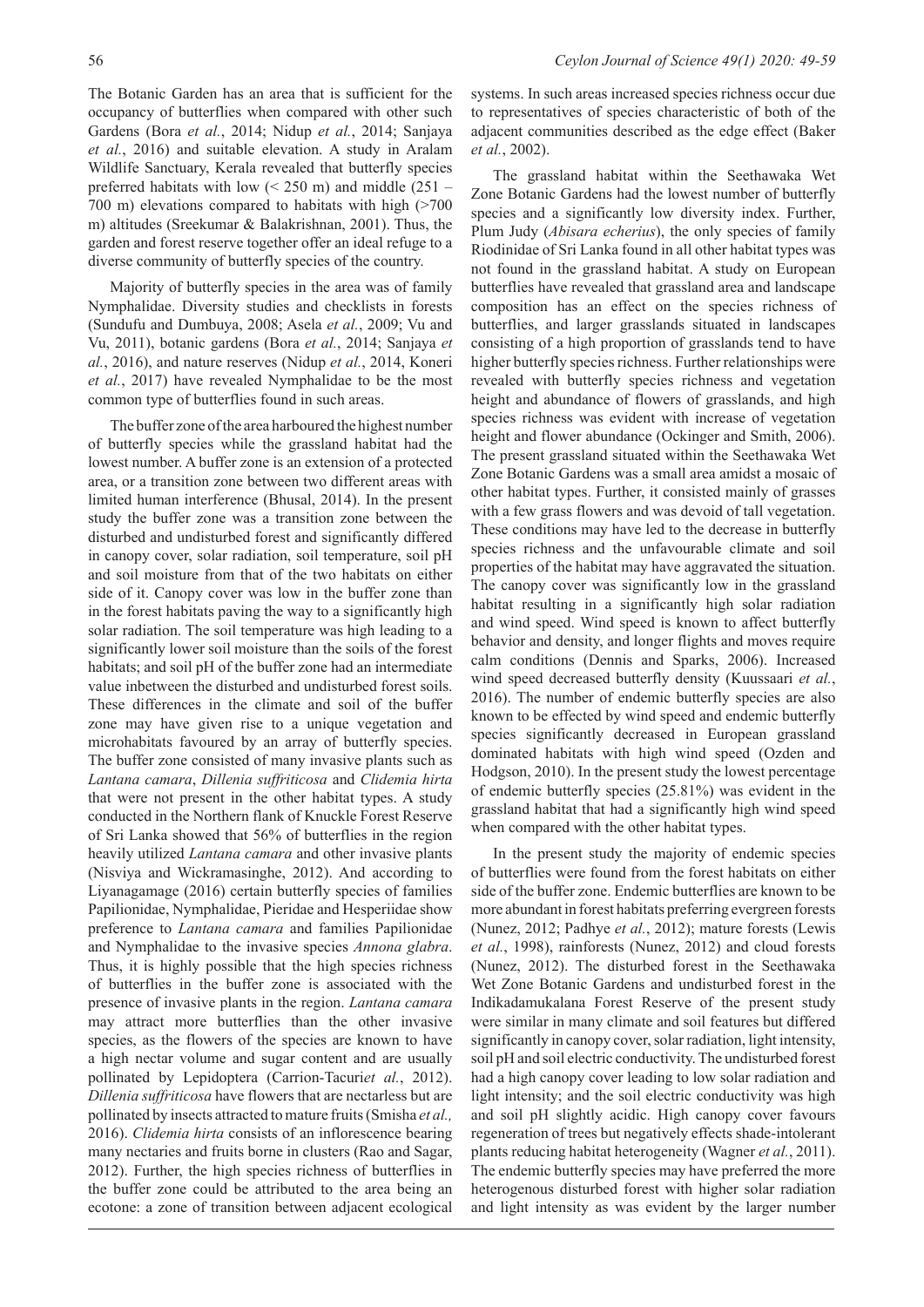of endemic species residing in the habitat. Soil electric conductivity is negatively correlated with soil pH (Aini *et al.*, 2014). Soil properties depend on soil pH and affect many plant characteristics such as height, lateral spread, flower size and number and pollen production. Most plants have an optimum for pH ranging from 5.5 to 6.5 (Gentili *et al.*, 2018). The low pH in the undisturbed forest may adversely affect plant characteristics and thus the endemic butterfly species.

The results in this study show that the Seethawaka Wet Zone Botanic Gardens and Indikadamukalana Forest Reserve are important areas of the country supporting a rich diversity of butterflies. Species of family Nymphalidae were common to the area and all habitat types. The buffer zone with many invasive plants had the highest butterfly species richness and diversity index. The grassland habitat with a significantly low canopy cover and a significantly high light intensity had a low butterfly species richness and diversity index. The study highlights the importance of the Seethawaka Wet Zone Botanic Gardens and Indikadamukalana Forest Reserve in safeguarding and conserving diversity of butterflies of the Island at a time when habitat destruction and other such factors are threatening these charismatic insects.The study enabled to highlight spatial variations in butterflies in a managed botanic garden and an adjacent undisturbed forest reserve. A future study should also focus on examining temporal variations of butterfly communities in these two locations, in relation to climatic parameters.

## **ACKNOWLEDGEMENTS**

We are thankful to the Department of Zoology and Environment Sciences, Faculty of Science, University of Colombo for providing laboratory facilities and financial assistance for the current study.

# **DECLARATION OF CONFLICT OF INTEREST**

The Authors declare that there is no conflict of interest.

#### **REFERENCES**

- Abrahamczyk, S., Kluge, J., Gareca, Y., Reichle, S. and Kessler, M. (2011). The influence of climatic seasonality on the diversity of different tropical pollinator groups. *PLoS ONE* **6**(11): 1-9.
- Aini, I.N., Ezrin, M.H. and Aimrun, W. (2014). Relationship between soil apparent electrical conductivity and pH value of Jawa series in oil palm plantation. *Agriculture and Agricultural Science Procedia* **2:** 199-206.
- Alexandre, B., Crouzeilles, R. and Grelle, C.E.V. (2010). How can we estimate buffer zones of protected areas? A proposal using biological data. *Brazilian Journal of Nature Conservation* **8**(2): 165-170.
- Asela, M.D.C., Peiris, R.A.K., Priyankara, S.K.I.U., Jayasekara, R.W. and Karunarathna, D.M.S.S. (2009). Some notes on the butterflies (Lepidoptera: Papilionoidea) of Tantirimale Archaeological site, Anuradhapura district, Sri Lanka. *Journal of Threatened Taxa* **1**(7): 392-394.
- Baker, J., French, K. and Whelan, R.J. (2002). The edge effect and ecotonal species: bird communities across a

natural edge in Southeastern Australia. *Ecology* **83**(11): 3048-3059.

- Bambaradeniya, C.N.B., Ekanayake, S.P., Fernando, R.H.S.S., Somaweera, R. and Perera, N. (2001). Biodiversity of the Bundala National Park and Ramsar Wetland. *Proceedings of the Seventh Annual Forestry and Environment Symposium 2001 of the Department of Forestry and Environmental Science, University of Sri Jayawardenepura, Sri Lanka* pp. 50.
- Bambaradeniya, C.N.B., Ekanayake, S.P., Kekulandala, L.D.C.B., Samarawickrama, V.A.P., Ratnayake, N.D. and Fernando, R.H.S.S. (2002a). An assessment of the status of biodiversity in the Muthurajawela Wetland Sanctuary. *Occasional Papers of IUCN Sri Lanka* **3**: pp.48.
- Bambaradeniya, C.N.B., Ekanayake, S.P., Kekulandala, L.D.C.B., Fernando, R.H.S.S., Samarawickrama, V.A.P. and Priyadharshana, T.G.M. (2002b). An assessment of the status of biodiversity in the Maduganga Mangrove Estuary. *Occasional Papers of IUCN Sri Lanka* **1**: pp. 49.
- Bambaradeniya, C.N.B., Perera, M.S.J., Perera, W.P.N., Wickramasinghe, L.M.J., Kekulandala, L.D.C.B., Samarawickrama, V.A.P., Fernando, R.H.S.S. and Samarawickrema, V.A.M.P.K. (2003). Composition of faunal species in the Sinharaja World Heritage Site in Sri Lanka. *The Sri Lanka Forester* **26**: 21-40.
- Bhusal, N. (2014). Buffer zone management system in protected areas of Nepal. *The Third Pole: Journal of Geography Education* **11**: 34-44.
- Bora, A., Meitei, L.R. and Deb, M. (2014). Butterfly species richness and diversity in Experimental Botanic Garden, Botanical Survey of India, ERC, Umiam, Meghalaya, India. *Journal of Entomology and Zoology Studies* **2**(5): 212-217.
- d'Abrera, B. (1998). *The butterflies of Ceylon.* Melbourne, London: Hill House Publishers.
- Carrion-Tacuri, J., Berjano, R., Guerreoro, G., Figueroa, M.E., Tye, A. and Castillo, J.M. (2012). Nectar production by invasive *Lantana camara*and endemic *L. peduncularis*in the Galapagos Islands. *Pacific Science*  **66**(4): 435-445.
- Dennis, R.L.H. and Sparks, T.H. (2006). When is a habitat not a habitat? Dramatic resource use changes under differing weather conditions for the butterfly *Plebejusargus*. *Biological Conservation* **129**(3): 291- 301.
- Dilts, T.E., Steele, M.O., Engler, J.D., Pelton, E.M., Jepsen, S.J., McKnight, S.J., Taylor, A.R., Fallon, C.E., Black, S.H., Cruz, E.E., Craver, D.R. and Forister, M.L. (2019). Host plants and climate structure associations of the Western Monarch Butterfly.*Frontiers in Ecology and Evolution* **7**: 1-17.
- Gentili, R., Ambrosini, R., Montagnani, C., Caronni, S. and Citterio, S. Effect of soil pH on the growth, reproductive investment and pollenallergenicity of *Ambrosia artemisiifolia*L. *Frontiers in Plant Science* **9**: 1-12.
- Ghazoul, J. (2002). Impact of logging on the richness and diversity of forest butterflies in a tropical dry forest in Thailand. *Biodiversity and Conservation* **11**: 521-541.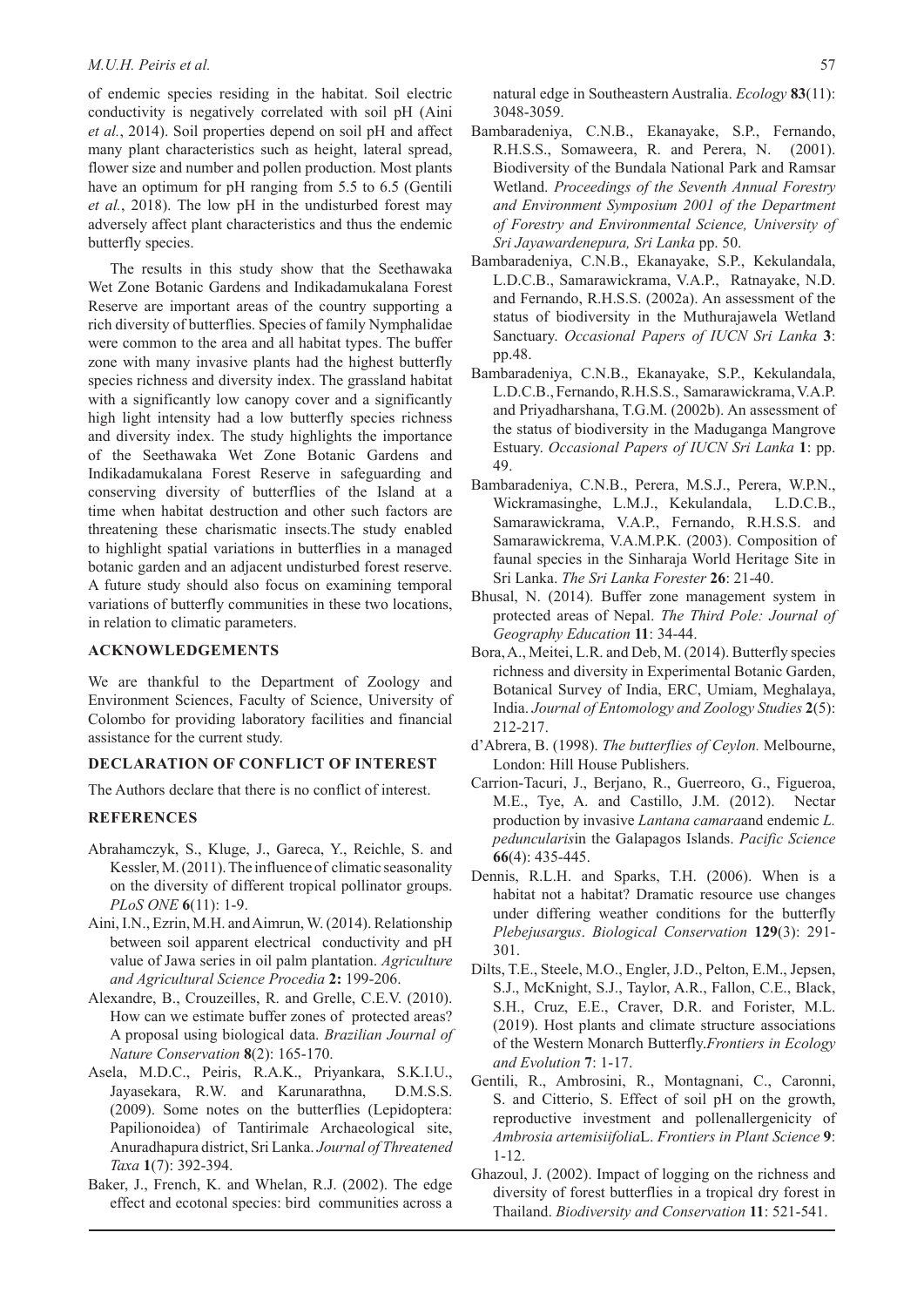- Jayasinghe, H.D., De Alwis, C. and Rajapakshe, S.S. (2015). *A pocket guide to the butterflies of Sri Lanka.*  2nd Ed. Butterfly Conservation Society of Sri Lanka.
- Jayasinghe, H.D., Rajapaksha, S.S. and de Alwis, C. (2014). A compilation and analysis of food plants utilization of Sri Lankan butterfly larvae (Papilionoidea). *Taprobanica* **6**(2): 110-131.
- Kerr, J.T. (2001). Butterfly species richness patterns in Canada: Energy, heterogeneity, and the potential consequences of climate change. *Conservation Ecology*  **5**(1): 1-10.
- Kitahara, M. (2004). Butterfly community composition and conservation in and around a primary woodland of Mount Fuji, central Japan. *Biodiversity & Conservation*  **13**(5): 917-942.
- Koneri, R., Saroyo and Tallei, T.E. (2017). Butterfly diversity varies across habitat types in Tangkoko Nature reserve North Sulawesi, Indonesia. *Journal of Biodiversity and Environmental Sciences* **10**(4): 52-61.
- Kuussaari, M., Rytteri, S., Heikkinen, R.K., Heliola, J. and von Bagh, P. (2016). Weather explains high annual variation in butterfly dispersal. *Proceedings of the Royal Society B* **283**: 1-8.
- Lewis, O.T., Wilson, R.J. and Harper, M.C. (1998). Endemic butterflies on Grande Comore: habitat preferences and conservation priorities. *Biological Conservation* **85**(1- 2): 113-121.
- Liyanagamage, M. (2016). A study of the insect assemblages of two major invasive alien plant species (*Annonaglabra*L. and *Lantana camara*L.) in the lowland wet zone in Sri Lanka. *A Dissertation submitted for the Degree of Bachelor of Science in Environment Science, Department of Zoology and Environment Sciences, University of Colombo*.
- Munyuli, M.B.T. (2013). Drivers of species richness and abundance of butterflies in coffee-banana agroforests in Uganda. *International Journal of Biodiversity Science, Ecosystem Services & Management* **9**(4): 298-310.
- Myers, M.C., Mason, J.T., Hoksch, B.J., Cambardella, C.A. and Pfrimmer, J.D. (2015). Birds and butterflies respond to soil-induced habitat heterogeneity in experimental plantings of tallgrass prairie species managed as agroenergy crops in Iowa, USA. *Journal of Applied Ecology* **52**: 1176-1187.
- Nidup, T., Dorji, T. and Tshering, U. (2014). Taxon diversity of butterflies in different habitat types in Royal Manas National Park. *Journal of Entomology and Zoology Studies* **2**(6): 292-298.
- Nisviya, S.S. and Wickramasinghe, S. (2012). Diversity and distribution pattern of butterflies at Northern flank of Knuckles region, Sri Lanka. *Proceedings of the International Forestry and Environment Symposium, Department of Forestry and Environmental Science, University of Sri Jayawardenepura, Sri Lanka,* Pp.25.
- Nunez, R. (2012). The butterflies of Turquino National Park, Sierra Maestra, Cuba (Lepidoptera, Papilionoidea). *Arxius de Miscel-laniaZoologica* **10**: 29-49.
- Ockinger, E. and Smith, H.G. (2006). Landscape composition and habitat area affects butterfly species richness in semi-natural grasslands. *Oecologia* **149**(3): 526-234.
- Ozden, O. and Hodgson, D.J. (2010). Butterflies highlight the conservation value of shrubland and grassland mosaics in cypriotgariigiue ecosystems. *Top Biodiversity 2010, Conference Proceedings, Intercollege Larnaca, Cyprus* 67-79.
- Padhye, A., Shelke, S. and Dahanukar, N. (2012). Distribution and composition of butterfly species along the latitudinal and habitat gradients of the Western Ghats of India. *Checklist* **8**(6): 1196-1215.
- Pathiraja, G.P.K.S., Perera, H.A.S.D. and Wegiriya, H.C.E. (2017). Diversity of butterflies in different habitat types in Matara district, Sri Lanka. *Sri Lanka-Taiwan Joint Symposium on Advances in Entomological Research,*  pp.4.
- Perera, M.S.J., Perera, W.P.N., Rodrigo, R.K., Ekanayake, S.P., Bambaradeniya, C.N.B., Samarawickrama, V.A.P. and Wickramasinghe, L.J.M. (2005). A biodiversity status profile of Anawilundawa Sanctuary – A Ramsar wetland in the western dry zone of Sri Lanka. *Occasional Papers of IUCN Sri Lanka* **9**: pp. 48.
- Ranwala, S.M.W., Dilrukshi, I.A.D.N., Wijesundera, D.S.A. and Attanayake, A.M.A.S. (2017). The first record on biodiversity of the natural arboretum of Seethawaka Wet Zone Botanic Gardens, Sri Lanka. *The Sri Lanka Forester* **38**: 25-45.
- Rao, R.R. and Sagar, K. (2012). Invasive alien weeds of the Western Ghats: Taxonomy and distribution. In: J.R. Bhatt (Eds), *Invasive alien plants: An ecological appraisal for the Indian Subcontinent*, Oxfordshire, UK: 139-161.
- Samarasinghe, M.D.P., Paranagama, P. and Veediyabandara, S. (1998). Survey of the butterfly fauna of Udawalawa National Park. *Proceedings of the Second Annual Forestry Symposium, University of Sri Jayawardenepura, Sri Lanka,* pp.263-272.
- Sanjaya, Y., Suhara and Rochmayanti, Y. (2016). Role of plant diversity to existence of butterfly in botanical garden UPI Bandung Indonesia. *Journal of Entomology and Zoology Studies* **4**(4): 331-335.
- Shields, O. (1989). World numbers of butterflies. *Journal of the Lepidopterists' Society* **43**(3): 178-183.
- Slater, C., Tolley, C., Fernando, C. and Weston, M.A. (2019). A unique Lepidoptera assemblage in primary forest and understory of central Sri Lanka. *Journal of Asia-Pacific Biodiversity* **12**: 324-327.
- Smisha, K.P., Aswani, K. and Sabu, M. (2016). Reproductive biology of *Dillenias uffriticosa* (Griffith) Martelli with emphasis on protandry. *Bangladesh Journal of Botany*  **45**(3): 605-611.
- Sreekumar, P.G. and Balakrishnan, M. (2001). Habitat and altitude preferences of butterflies in Aralam Wildlife Sanctuary, Kerala. *Tropical Ecology* **42**(2): 277-281.
- Sundufu, A.J. and Dumbuya, R. (2008). Habitat preferences of butterflies in the Bumbuna forest, Northern Sierra Leone. *Journal of Insect Science* **8**(64): 1-17.
- Tischendorf, L. and Fahring, L. (2000). On the usage and measurement of landscape connectivity.*Oikos* **90**: 7-19.

Van der Poorten, G.M. and Van der Poorten, N.E. (2016). The butterfly fauna of Sri Lanka. *Distribution Atlas of the Butterflies of Sri Lanka and a Field Guide* 1-30.

Van der Poorten, N. and Van der Poorten G.M. (2016). *The*